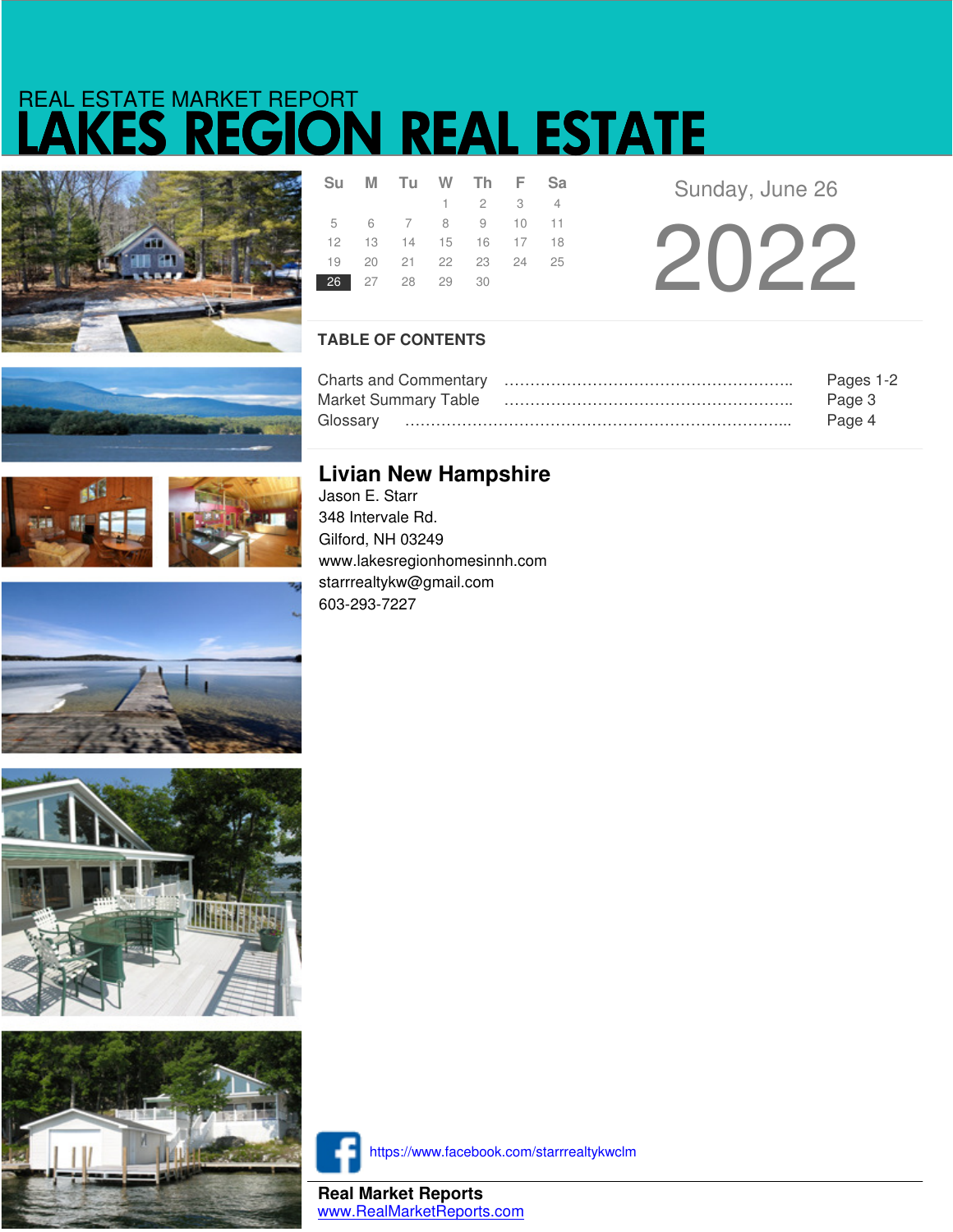## GION REAL ESTATE REAL ESTATE MARKET REPORT

Sunday, June 26, 2022

Livian New Hampshire

starrrealtykw@gmail.com Jason E. Starr 603-293-7227

at the real estate market. Currently there are 280 sales pending in the market overall, leaving 334 listings still for sale. The resulting pending ratio is 45.6% (280 divided by 614). So you might be asking yourself, that's great... but what exactly does it mean? I'm glad you asked! *Let's take a look*

The pending ratio indicates the supply & demand of the market. Specifically, a high ratio means that listings are in demand and quickly going to contract. Alternatively, a low ratio means there are not enough qualified buyers for the existing supply.

**"Current inventory is described as active."**

Taking a closer look, we notice that the \$200K - \$400K price range has a relatively large number of contracts pending sale.

We also notice that the \$200K - \$400K price range has a relatively large inventory of properties for sale at 75 listings. The median list price (or asking price) for all properties in this market is \$619,000.





A total of 699 contracts have closed in the last 6 months with a median sold price of \$406,500. Breaking it down, we notice that the \$200K - \$400K price range contains the highest number of sold listings.

Alternatively, a total of 127 listings have failed to sell in that same period of time. Listings may fail to sell for many reasons such as being priced too high, having been inadequately marketed, the property was in poor condition, or perhaps the owner had second thoughts about selling at this particular time. The \$200K - \$400K price range has the highest number of off-market listings at 39 properties.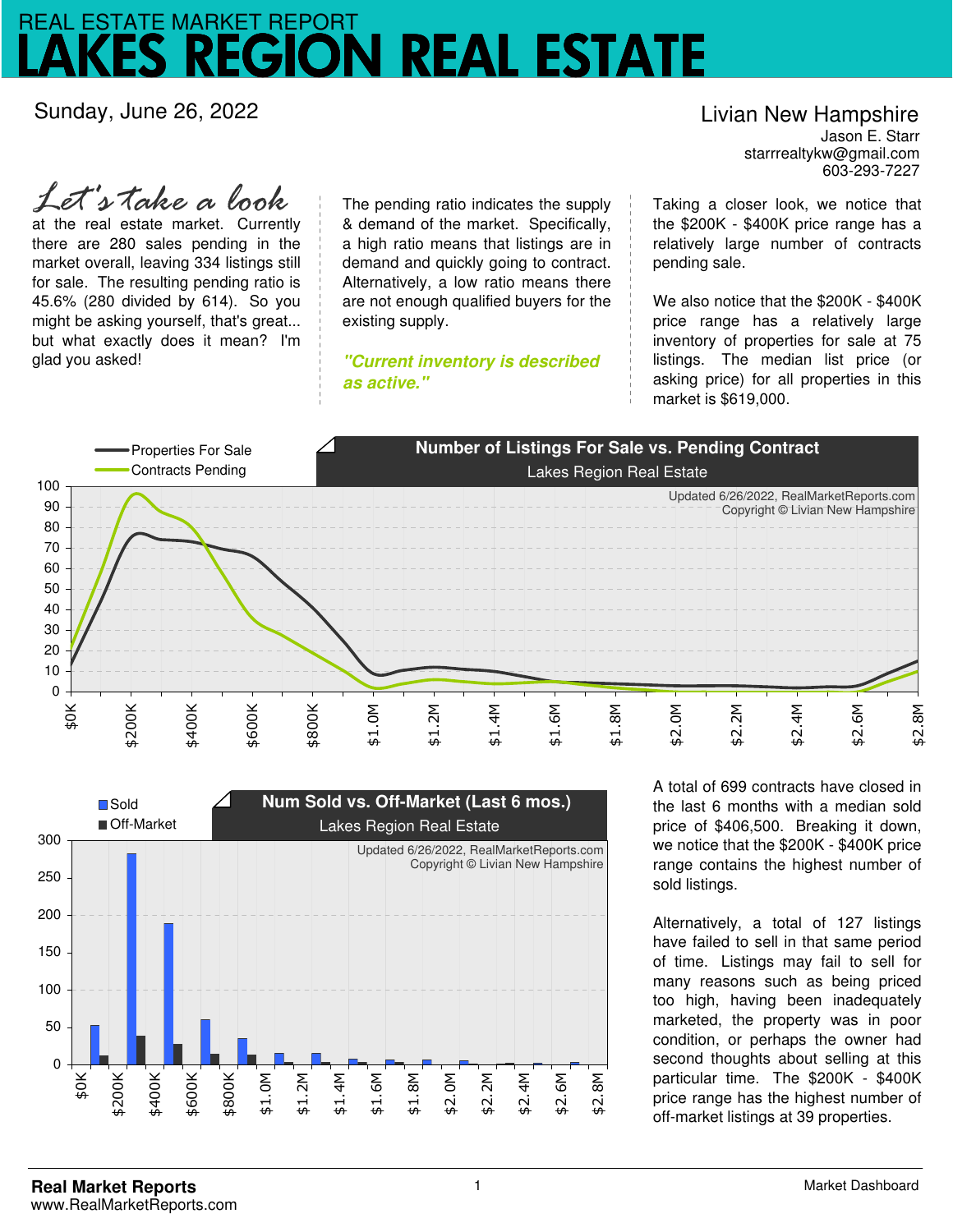## ON REAL ESTATE REAL ESTATE MARKET REPORT

### Sunday, June 26, 2022

## Livian New Hampshire

starrrealtykw@gmail.com Jason E. Starr 603-293-7227

Looking at the chart to the right, you might be wondering why average days on market (DOM) is important. This is a useful measurement because it can help us to determine whether we are in a buyer's market (indicated by high DOM), or a seller's market (indicated by low DOM). Active listings (properties for sale) have been on the market for a median time of 26 days.

Analysis of sold properties for the last six months reveals a median sold price of \$406,500 and 7 days on market. Notice that properties in the \$2.6M - \$2.8M price range have sold quickest over the last six months.

The recent history of sales can be seen in the two charts below. The median sold price for the last 30 days was \$412,500 with a DOM of 7 days.

Since the recent DOM is greater than the median DOM for the last 6 months, it is a negative indicator for demand. It is always important to realize that real estate markets can fluctuate due to many factors, including shifting interest rates, the economy, or seasonal changes.



#### **"The median list-to-sales ratio for this area is 102.9%."**

Ratios are simple ways to express the difference between two values such as list price and sold price. In our case, we typically use the list-to-sale ratio to determine the percentage of the final list price that the buyer ultimately paid. It is a very common method to help buyers decide how much to offer on a property.

Analysis of the absorption rate indicates an inventory of 2.9 months based on the last 6 months of sales. This estimate is often used to determine how long it would take to sell off the current inventory of properties if all conditions remained the same. It is significant to mention that this estimate does not take into consideration any additional properties that will come onto the market in the future.

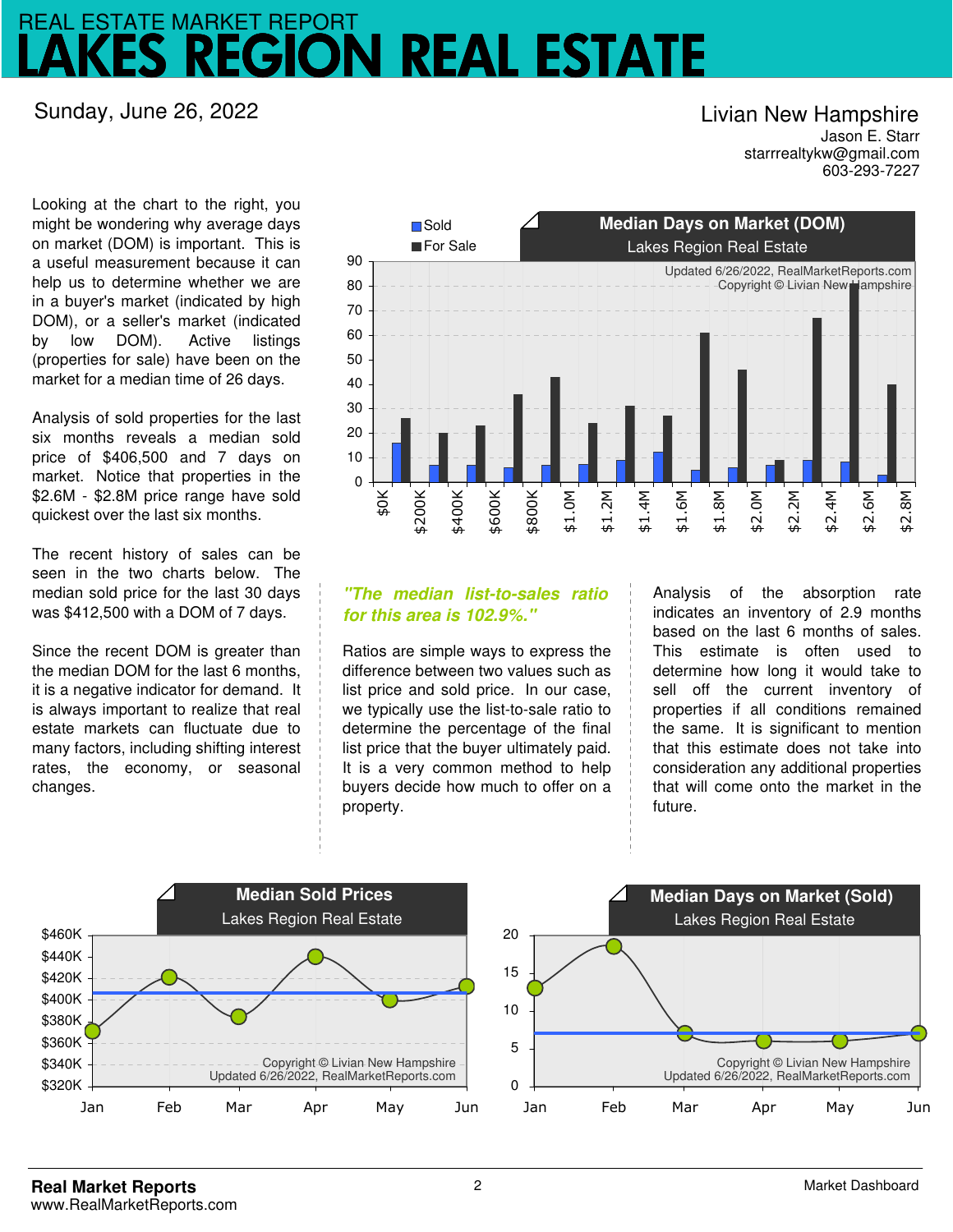## **GION REAL ESTATE** REAL ESTATE MARKET REPORT

## Sunday, June 26, 2022

## Livian New Hampshire

starrrealtykw@gmail.com Jason E. Starr 603-293-7227

| <b>MARKET SUMMARY TABLE</b>                                                                                |                    |                       |        | $280$ PENDING <sup>[2]</sup> |                                |                | <b>127</b> OFF-MARKET (last 6 mos) <sup>[3]</sup> |                                     |                                      |                |                      |                                | <b>ABSORPTION RATE</b><br>(months of inventory) |                                      |                      |                |     |
|------------------------------------------------------------------------------------------------------------|--------------------|-----------------------|--------|------------------------------|--------------------------------|----------------|---------------------------------------------------|-------------------------------------|--------------------------------------|----------------|----------------------|--------------------------------|-------------------------------------------------|--------------------------------------|----------------------|----------------|-----|
| $A = Average Value$<br>$M = Median Value$<br>$N/A = Not Available$                                         |                    | <b>334 ACTIVE [1]</b> |        |                              |                                |                |                                                   | 699 SOLD/CLOSED (last 6 months) [4] |                                      |                |                      |                                |                                                 |                                      |                      |                |     |
|                                                                                                            | <b>Price Range</b> | <b>Num</b>            |        | <b>Days</b>                  | <b>Current</b>                 | <b>Num</b>     | Pend                                              | <b>Num</b>                          | <b>Num</b>                           |                | <b>Days</b>          | <b>Original</b>                | Final                                           | Sold/                                | List-                | Est.           |     |
| Low                                                                                                        | <b>High</b>        | #                     |        | on<br><b>Market</b>          | List<br><b>Price</b>           | #              | Ratio                                             | #                                   | #                                    |                | on<br><b>Market</b>  | List<br><b>Price</b>           | List<br><b>Price</b>                            | <b>Closed</b><br><b>Price</b>        | <b>Sale</b><br>Ratio | Mos.           |     |
| \$0                                                                                                        | \$199,999          | 13                    | A<br>M | 40<br>26                     | \$156,562<br>\$<br>169,900     | 21             | 62%                                               | 12                                  | 53                                   | Α<br>M         | 61<br>16             | \$157,796<br>\$<br>159,995     | \$157,401<br>\$159,000                          | \$144,244<br>\$155,000               | 92%<br>97%           | 1.5            |     |
|                                                                                                            |                    |                       | Α      | 46                           | \$312,775                      |                |                                                   |                                     |                                      | Α              | 25                   | \$<br>304,816                  | \$302,403                                       | \$ 310,412 103%                      |                      |                |     |
| \$200,000                                                                                                  | \$399,999          | 75                    | M      | 20                           | 299,900<br>\$                  | 95             | 56%                                               | 39                                  | 282                                  | M              | $\overline{7}$       | 299,900<br>\$                  | 299,900<br>\$                                   | \$<br>315,000 105%                   |                      | 1.6            |     |
| \$400,000                                                                                                  | \$599,999          | 73                    | Α      | 39                           | 498,961<br>\$                  | 80             | 52%                                               | 28                                  | 189                                  | Α              | 27                   | \$<br>466,594                  | \$<br>465,090                                   | \$476,060                            | 102%                 | 2.3            |     |
|                                                                                                            |                    |                       | M      | 23                           | 499,000<br>\$                  |                |                                                   |                                     |                                      | M              | $\overline{7}$       | 459,000<br>\$                  | 450,000<br>\$                                   | 465,000 103%<br>\$                   |                      |                |     |
| \$600,000                                                                                                  | \$799,999          | 66                    | Α      | 55                           | \$697,324                      | 36             | 35%                                               | 15                                  | 60                                   | Α              | 32                   | \$<br>680,543                  | \$671,628                                       | \$ 678,099                           | 101%                 | 6.6            |     |
|                                                                                                            |                    |                       | M      | 36                           | \$695,000                      |                |                                                   |                                     |                                      | M              | 6                    | \$654,500                      | \$657,000                                       | \$ 677,500 103%                      |                      |                |     |
| \$800,000                                                                                                  | \$999,999          | 41                    | Α<br>M | 67<br>43                     | 926,442<br>\$<br>\$<br>949,000 | 19             | 32%                                               | 13                                  | 35                                   | Α<br>M         | 18<br>$\overline{7}$ | 902,619<br>\$<br>899,000<br>\$ | \$900,333<br>\$ 899,000                         | \$<br>905,721<br>900,000 100%<br>\$  | 101%                 | 7              |     |
|                                                                                                            |                    |                       | Α      | 32                           | \$1,151,211                    |                |                                                   |                                     |                                      | Α              | 28                   | \$1,108,922                    | \$1,094,860                                     | \$1,102,382 101%                     |                      |                |     |
| \$1,000,000                                                                                                | \$1,199,999        | 9                     | M      | 24                           | \$1,150,000                    | $\overline{2}$ | 18%                                               | 3                                   | 16                                   | M              | 8                    | \$1,100,000                    | \$1,100,000                                     | \$1,121,500                          | 102%                 | 3.4            |     |
|                                                                                                            |                    |                       | Α      | 31                           | \$1,299,417                    |                | 33%                                               | 4                                   |                                      | Α              | 83                   | \$1,303,180                    | \$1,276,180                                     | \$1,268,600                          | 99%                  |                |     |
| \$1,200,000                                                                                                | \$1,399,999        | 12                    | M      | 31                           | \$1,300,000                    | 6              |                                                   |                                     | 15                                   | Μ              | 9                    | \$1,295,000                    | \$1,295,000                                     | \$1,265,000                          | 98%                  | 4.8            |     |
| \$1,400,000                                                                                                | \$1,599,999        | 10                    | A      | 32                           | \$1,517,750                    | 4              | 29%                                               | $\mathbf{3}$                        | 8                                    | Α              | 94                   | \$1,505,625                    | \$1,456,250                                     | \$1,485,750 102%                     |                      | 7.5            |     |
|                                                                                                            |                    |                       | M      | 27                           | \$1,500,000                    |                |                                                   |                                     |                                      | M              | 13                   | \$1,450,000                    | \$1,425,000                                     | \$1,500,000 105%                     |                      |                |     |
| \$1,600,000                                                                                                | \$1,799,999        | 5                     | Α      | 102                          | \$1,741,600                    | 5              | 50%                                               | 3                                   | $\overline{7}$                       | Α              | 34                   | \$1,667,143                    | \$1,645,571                                     | \$1,680,000                          | 102%                 | 4.3            |     |
|                                                                                                            |                    |                       | M      | 61                           | \$1,750,000                    |                |                                                   |                                     |                                      | Μ              | 5                    | \$1,675,000                    | \$1,675,000                                     | \$1,655,000                          | 99%                  |                |     |
| \$1,800,000                                                                                                | \$1,999,999        |                       | 4      | Α                            | 48                             | \$1,936,000    | $\overline{2}$                                    | 33%                                 | $\begin{matrix} 0 \\ 0 \end{matrix}$ | $\overline{7}$ | Α                    | 8                              | \$1,753,571                                     | \$1,753,571                          | \$1,875,000          | 107%           | 3.4 |
|                                                                                                            |                    |                       | M      | 46<br>15                     | \$1,925,000<br>\$2,111,667     |                |                                                   |                                     |                                      | M              | 6<br>28              | \$1,750,000<br>\$2,105,000     | \$1,750,000<br>\$2,038,333                      | \$1,850,000 106%<br>\$2,075,667 102% |                      |                |     |
| \$2,000,000                                                                                                | \$2,199,999        | 3                     | Α<br>M | 9                            | \$2,150,000                    | $\overline{0}$ |                                                   | 1                                   | 6                                    | Α<br>Μ         | 7                    | \$2,047,500                    | \$2,047,500                                     | \$2,060,000                          | 101%                 | 3              |     |
|                                                                                                            |                    |                       | Α      | 74                           | \$2,229,667                    |                |                                                   |                                     |                                      | Α              | 9                    | \$1,995,000                    | \$1,995,000                                     | \$2,216,500 111%                     |                      |                |     |
| \$2,200,000                                                                                                | \$2,399,999        | 3                     | M      | 67                           | \$2,200,000                    | $\theta$       |                                                   | $\overline{2}$                      |                                      | M              | 9                    | \$1,995,000                    | \$1,995,000                                     | \$2,216,500                          | 111%                 | 18             |     |
|                                                                                                            |                    |                       | Α      | 81                           | \$2,450,000                    |                |                                                   |                                     |                                      | Α              | 9                    | \$2,397,500                    | \$2,397,500                                     | \$2,477,500                          | 103%                 |                |     |
| \$2,400,000                                                                                                | \$2,599,999        | $\overline{2}$        | M      | 81                           | \$2,450,000                    | $\overline{0}$ |                                                   | $\bf{0}$                            | $\overline{2}$                       | M              | 9                    | \$2,397,500                    | \$2,397,500                                     | \$2,477,500                          | 103%                 | 6              |     |
| \$2,600,000                                                                                                |                    | 3                     | Α      | 91                           | \$2,695,000                    |                |                                                   | $\theta$                            | 3                                    | A              | 3                    | \$2,630,000                    | \$2,630,000                                     | \$2,666,667 101%                     |                      | 6              |     |
|                                                                                                            | \$2,799,999        |                       | M      | 40                           | \$2,695,000                    |                |                                                   |                                     |                                      | M              | 3                    | \$2,500,000                    | \$2,500,000                                     | \$2,650,000 106%                     |                      |                |     |
| \$2,800,000                                                                                                | $^{+}$             | 15                    | Α      | 118                          | \$7,061,267                    | 10             | 40%                                               | 4                                   | 15                                   | Α              | 13                   | \$3,591,933                    | \$3,565,267                                     | \$3,877,333 109%                     |                      | $6\phantom{a}$ |     |
|                                                                                                            |                    |                       | Μ      | 26                           | \$4,800,000                    |                |                                                   |                                     | Μ                                    | 6              | \$3,200,000          | \$3,200,000                    | \$3,250,000 102%                                |                                      |                      |                |     |
| <b>Market Totals</b>                                                                                       |                    | 334                   |        |                              |                                | 280            | 46%                                               | 127                                 | 699                                  |                |                      |                                |                                                 |                                      |                      | 2.9            |     |
| <b>Market Averages</b>                                                                                     |                    |                       |        | 52                           | \$1,004,301                    |                |                                                   |                                     |                                      |                | 30                   | \$585,695                      | \$580,579                                       | \$596,232 103%                       |                      |                |     |
| <b>Market Medians</b>                                                                                      |                    |                       | 26     | \$619,000                    |                                |                |                                                   |                                     |                                      | 7              | \$399,000            | \$395,000                      | \$406,500 103%                                  |                                      |                      |                |     |
| Date Range (Off-Market & Sold) = 12/26/2021 to 06/26/2022<br><b>Favors Buyers</b><br><b>Favors Sellers</b> |                    |                       |        |                              |                                |                |                                                   |                                     |                                      |                |                      |                                |                                                 |                                      |                      |                |     |

Data believed to be accurate but not guaranteed.

Status = [1] Active; [2] Active Under Contract, Pending; [3] Terminated, Expired, Withdrawn; [4] Closed

City = Alexandria, Alton, Ashland, Barnstead, Belmont, Bridgewater, Bristol, Brookfield, Center Harbor, Effingham, Freedom, Gilford, Gilmanton, Hebron, Holderness, Laconia, Meredith, Moultonborough, New Durham, Ossipee, Sanbornton, Sandwich, Tilton, Tuftonboro, Wakefield, Wolfeboro Property Type = Single Family